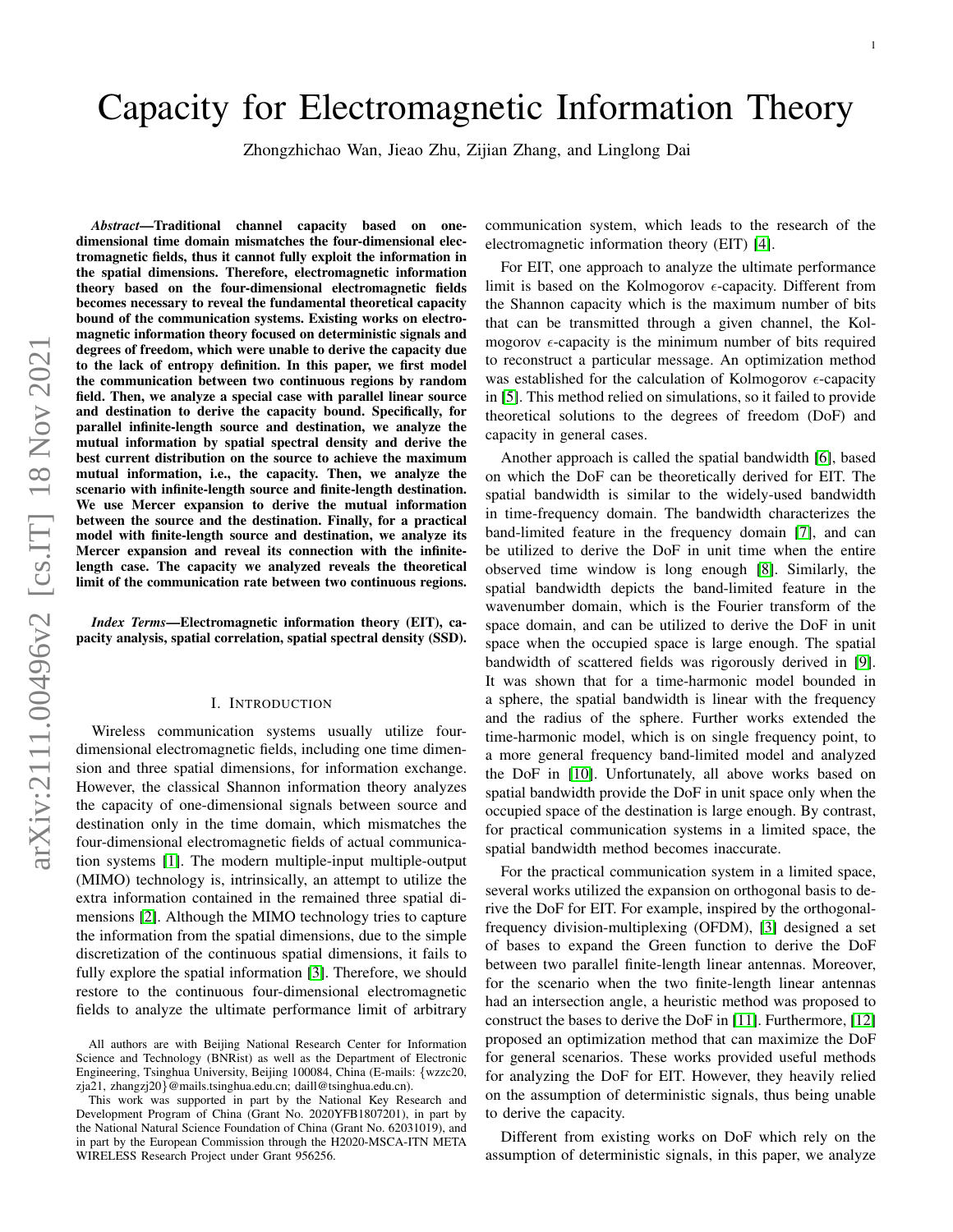the capacity based on the random field theory<sup>[1](#page-1-0)</sup>. The capacity we analyzed reveals the theoretical limit of the communication rate between two continuous regions. Specifically, the contributions of this paper are summarized as follows.

- We first develop the system model of the communication between two four-dimensional continuous regions. We use random field instead of the traditional deterministic signals to capture the statistical characteristics of the electromagnetic field of the communication system. The mutual information between the source and the destination is derived in a limit form by sampling on the continuous destination region. The best covariance matrix of the sampling points can be derived by the Kuhn-Tucker conditions to achieve the maximum mutual information, i.e., the capacity between the source and the destination.
- Then, to derive an analytical solution of the capacity, we simplify the model with continuous regions to a model with parallel infinite-length linear source and destination. In this simplified model, the mutual information between the source and the destination is represented by the spatial spectral density (SSD) of the electric field and noise field on the destination. The relationship between the SSD of the current density on the source and the SSD of the electric field on the destination is characterized by the Fourier transform of the Green function. The best current density distribution on the source is then derived based on variational calculus to achieve the maximum mutual information, i.e., the capacity between the source and the destination.
- Furthermore, we consider an improved model of the communication between parallel linear infinite-length source and finite-length destination. By exploiting Mercer expansion, we derive the mutual information between the source and destination. Then we provide an analytical solution of the mutual information, for a given electromagnetic field distribution.
- Finally, we consider a practical model with parallel linear finite-length source and destination. We prove that, the mutual information between the infinite-length source and finite-length destination is an upper bound of that of the finite-length source and destination. Moreover, by exploiting Mercer expansion, we derive the mutual information between the finite-length source and destination.

*Organization*: The rest of the paper is organized as follows. The communication model based on electromagnetic fields is given in Section [II.](#page-1-1) The spatial correlation analysis of two continuous regions is provided in Section [III.](#page-2-0) For a simplified case of parallel linear source and destination, Section [IV](#page-3-0) provides the mutual information analysis based on SSD. Then, Section [V](#page-5-0) considers a practical model with finite-length destination and derives the mutual information based on Mercer expansion. Finally, conclusions are drawn and future works are discussed in Section [VI.](#page-6-0)

*Notation*: Bold symbols denote both vectors and matrices;  $\mathbb{E}[x]$  denotes the mean of random variable x;  $\epsilon_0$  is the permittivity of vacuum,  $\mu_0$  is the permeability of vacuum, and  $c$  is the speed of light in vacuum;  $*$  denotes the convolution operation, and  $\mathscr{F}[f(x)]$  denotes the Fourier transform of  $f(x)$ ;  $(f(x))^{+}$  is equal to  $\frac{f(x)+|f(x)|}{2}$ ;  $\nabla$  is the nabla operator, and  $\nabla \times$  is the curl operator;  $J_0(x)$  is the Bessel function;  $K_0(x)$ is the Bessel function with imaginary argument;  $Y_0(x)$  is the Neumann function.

## <span id="page-1-1"></span>II. ELECTROMAGNETIC WAVE COMMUNICATION MODEL

Maxwell equations, which include four differential equations, reveal that how electromagnetic fields are generated by currents, charges and the change of fields [\[13\]](#page-8-12). Here we focus on the latter two equations of Maxwell equations, which are called the Faraday's law and the Ampère's law. The Faraday's law describes how a varing magnetic field generates the electric field, i.e.,

<span id="page-1-2"></span>
$$
\nabla \times \mathbf{E} = -\frac{\partial \mathbf{B}}{\partial t},\tag{1}
$$

and the Ampère's law describes how the current and varing electric field generate the magnetic field, i.e.,

<span id="page-1-3"></span>
$$
\nabla \times \mathbf{H} = \mathbf{J} + \frac{\partial \mathbf{D}}{\partial t}.
$$
 (2)

These equations are the fundamental physical laws that support the electromagnetic wave communications. To simplify the analysis, a common assumption is that, the electromagnetic wave is on a single frequency point, which is the wellknown time-harmonic assumption [\[4\]](#page-8-3). In this way, the timefrequency part can be separated from the whole expression of the physical quantities of electromagnetic field. For example, the electric field  $\mathbf{E}(\mathbf{r},t)$  can be expressed by  $\mathbf{E}(\mathbf{r})e^{-j\omega t}$  under time-harmonic assumption.

Based on the time-harmonic assumption, we can extract the time-frequency item from [\(1\)](#page-1-2) and [\(2\)](#page-1-3) to get

<span id="page-1-4"></span>
$$
\nabla \times \mathbf{E} = j\omega \mathbf{B},\tag{3}
$$

and

<span id="page-1-5"></span>
$$
\nabla \times \mathbf{H} = \mathbf{J} - j\omega \mathbf{D}.
$$
 (4)

Perform curl operation on both sides of [\(3\)](#page-1-4) and substitute [\(4\)](#page-1-5) into it, we can easily obtain the well-known vector wave equation [\[14\]](#page-8-13)

<span id="page-1-6"></span>
$$
\nabla \times \nabla \times \mathbf{E}(\mathbf{r}) - \kappa_0^2 \mathbf{E}(\mathbf{r}) = j\omega\mu_0 \mathbf{J}(\mathbf{r}) = j\kappa_0 Z_0 \mathbf{J}(\mathbf{r}), \quad (5)
$$

where  $\kappa_0 = \omega \sqrt{\mu_0 \varepsilon_0}$  is the wavenumber, and  $Z_0 = \mu_0 c =$  $120\pi\Omega$  is the free-space intrinsic impedance.

Consider two arbitrary regions  $V_t$  and  $V_r$  as the source and the destination for wireless communications. The current density at the source is  $J(r)$ , and the induced electric field at the destination is  $E(r)$ . The receiving electric field is  $Y(r) = E(r)+N(r)$ , where  $N(r)$  is the noise field. The Green function  $G(r, s)$  is utilized to solve this equation. Utilizing Green function, the electric field  $E(r)$  can be derived from [\(5\)](#page-1-6) as

<span id="page-1-7"></span>
$$
\mathbf{E}(\mathbf{r}) = \int_{V_s} \mathbf{G}(\mathbf{r}, \mathbf{s}) \mathbf{J}(\mathbf{s}) \mathrm{d}\mathbf{s}, \quad \mathbf{r} \in V_r. \tag{6}
$$

<span id="page-1-0"></span><sup>&</sup>lt;sup>1</sup>Simulation codes will be provided to reproduce the results presented in this paper: [http://oa.ee.tsinghua.edu.cn/dailinglong/publications/publications.html.](http://oa.ee.tsinghua.edu.cn/dailinglong/publications/publications.html)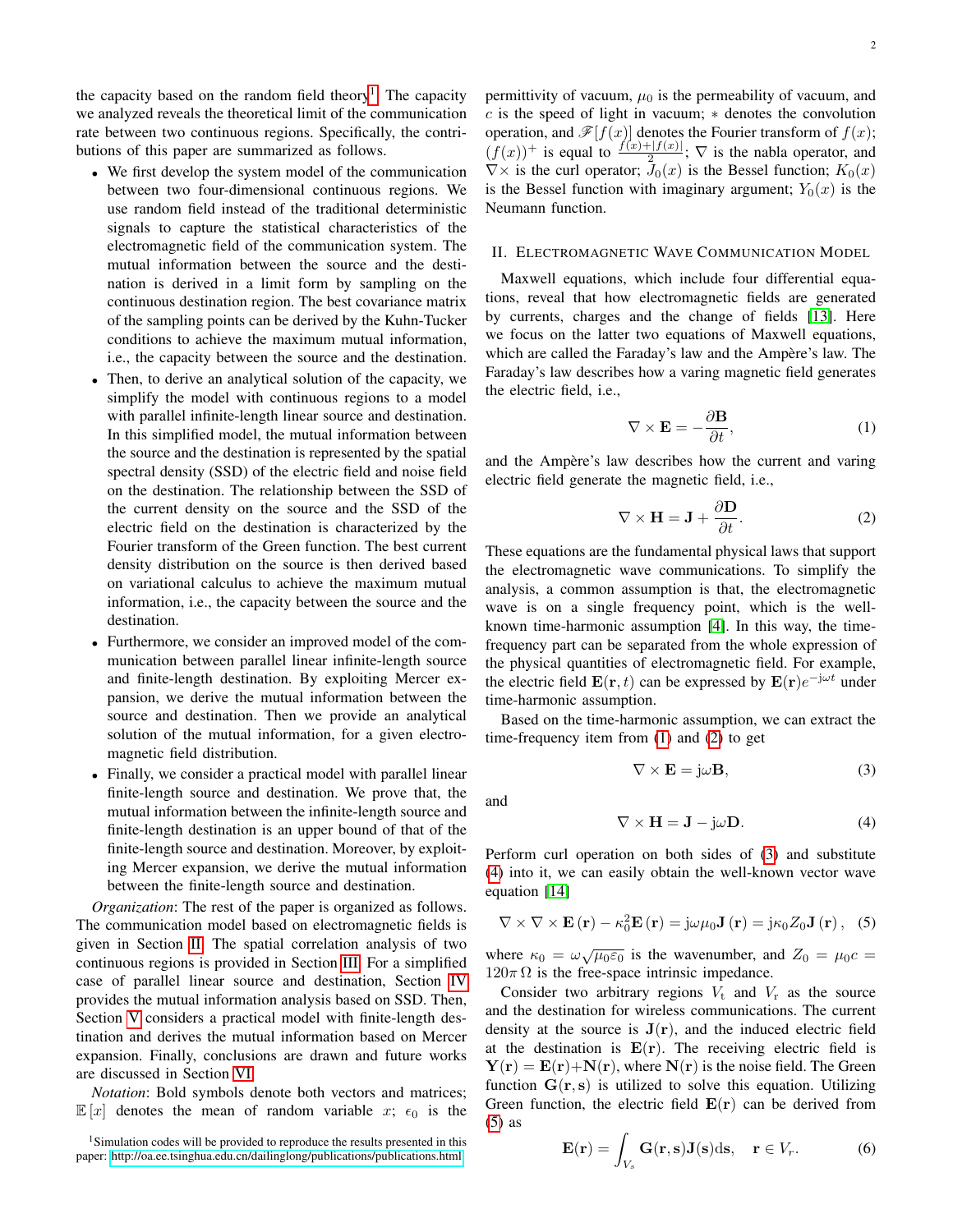

<span id="page-2-1"></span>Fig. 1. Electromagnetic model of the communication between two arbitrary continuous regions.

The Green function in unbounded, homogeneous mediums at fixed frequency point is [\[15\]](#page-8-14)

<span id="page-2-2"></span>
$$
\mathbf{G}(\mathbf{r}, \mathbf{s}) = -\frac{\mathbf{j}\kappa_0 Z_0}{4\pi} \frac{e^{\mathbf{j}\kappa_0 \|\mathbf{r} - \mathbf{s}\|}}{\|\mathbf{r} - \mathbf{s}\|} \left( \mathbf{I} + \frac{\nabla_{\mathbf{r}} \nabla_{\mathbf{r}}^{\mathbf{H}}}{\kappa_0^2} \right)
$$
  
 
$$
\approx -\frac{\mathbf{j}\kappa_0 Z_0}{4\pi} \frac{e^{\mathbf{j}\kappa_0 \|\mathbf{r} - \mathbf{s}\|}}{\|\mathbf{r} - \mathbf{s}\|} \left( \mathbf{I} - \hat{\mathbf{p}} \hat{\mathbf{p}}^{\mathbf{H}} \right),
$$
 (7)

where  $\hat{\mathbf{p}} = \frac{\mathbf{p}}{\|\mathbf{p}\|}$  and  $\mathbf{p} = \mathbf{r} - \mathbf{s}$ .

In this section, the basic model of electromagnetic wave communication has been set up. In the next section, we will use Gaussian random field to capture the statistics of the electromagnetic field, and derive the mutual information by spatial correlation analysis.

## <span id="page-2-0"></span>III. SPATIAL CORRELATION ANALYSIS OF TWO CONTINUOUS REGIONS

In this section, we provide a method called the spatial correlation analysis to derive the capacity of two continuous regions in electromagnetic fields, as shown in Fig. [1.](#page-2-1) We use Gaussian random field to characterize the electromagnetic field. The current density  $J(s)$  at the source and the electric field  $E(r)$  at the destination are considered as random fields with autocorrelation function

$$
R_{\mathbf{J}}(\mathbf{s}, \mathbf{s}') = \mathbb{E}[\mathbf{J}(\mathbf{s})\mathbf{J}^{\mathrm{H}}(\mathbf{s}')] ,\tag{8a}
$$

$$
R_{\mathbf{E}}(\mathbf{r}, \mathbf{r}') = \mathbb{E}[\mathbf{E}(\mathbf{r})\mathbf{E}^{\mathrm{H}}(\mathbf{r}')] \tag{8b}
$$

From [\(6\)](#page-1-7), we can derive the relation between the autocorrelation function of the current density and that of the electric field as

$$
R_{\mathbf{E}}(\mathbf{r}, \mathbf{r}') = \mathbb{E}[\mathbf{E}(\mathbf{r})\mathbf{E}^{\mathrm{H}}(\mathbf{r})]
$$
  
= 
$$
\int_{V_s} \int_{V_s} \mathbf{G}(\mathbf{r}, \mathbf{s}) R_{\mathbf{J}}(\mathbf{s}, \mathbf{s}') \mathbf{G}^{\mathrm{H}}(\mathbf{r}, \mathbf{s}) \mathrm{d} \mathbf{s} \mathrm{d} \mathbf{s}'.
$$
 (9)

The noise is modeled as a Gaussian random field with autocorrelation function  $R_N(\mathbf{r}, \mathbf{r}')$  [\[3\]](#page-8-2).

To analyze the amount of mutual information acquired from the electromagnetic field, we introduce sampling on the field. We sample  $n$  points on the continuous destination, denoted by  $(\mathbf{r}_1, \mathbf{r}_2, \cdots, \mathbf{r}_n) = \mathbf{r}_1^n$ , where  $\mathbf{r}_i \in V_r$ ,  $1 \leq i \leq n$ . From

the *n* three-dimensional spatial sampling points, we obtain  $3n$ one-dimensional sampling points. We define

$$
\mathbf{E}(r_1^{3n}) = \mathbf{E}(\mathbf{r}_1^n) = (\mathbf{E}(\mathbf{r}_1), \mathbf{E}(\mathbf{r}_2), \cdots, \mathbf{E}(\mathbf{r}_n)),
$$
 (10a)

$$
\mathbf{N}(r_1^{3n}) = \mathbf{N}(\mathbf{r}_1^n) = (\mathbf{N}(\mathbf{r}_1), \mathbf{N}(\mathbf{r}_2), \cdots, \mathbf{N}(\mathbf{r}_n)).
$$
 (10b)

By considering the noise, the received field at the destination is  $\mathbf{Y}(r_1^{3n}) = \mathbf{E}(r_1^{3n}) + \mathbf{N}(r_1^{3n})$ . Then, the mutual information between the source and destination over these sampling points is  $I(\mathbf{E}(r_1^{3n}); \mathbf{Y}(r_1^{3n})),$  which converges to the mutual information considering the continuous electromagnetic field when  $n$ tends to infinity. The capacity  $C$  is normalized by the volume of destination  $V_r$  as

$$
C = \lim_{n \to \infty} \frac{I(\mathbf{E}(r_1^{3n}); \mathbf{Y}(r_1^{3n}))}{V_r}.
$$
 (11)

The Gaussian random vectors  $\mathbf{E}(r_1^{3n})$  and  $\mathbf{Y}(r_1^{3n})$  have covariance matrix  $\mathbf{K}_{\mathbf{E}} \in \mathbb{C}^{3n \times 3n}$  and  $\mathbf{K}_{\mathbf{Y}} \in \mathbb{C}^{3n \times 3n}$ . From [\(7\)](#page-2-2) we know that  $G(r, s)$  is a function of  $r - s$ , so we can regard [\(6\)](#page-1-7) as a convolution function with  $J(s) = 0$  outside  $V_s$ . Then, we can derive  $J(s)$  from  $E(r)$  by

<span id="page-2-3"></span>
$$
\mathbf{J}(\mathbf{s}) = \mathscr{F}^{-1} \left[ \frac{\mathscr{F}[\mathbf{E}(\mathbf{r})]}{\mathscr{F}[\mathbf{G}(\mathbf{r} - \mathbf{s})]} \right]. \tag{12}
$$

Since we can derive  $E(r)$  from  $J(s)$  in [\(6\)](#page-1-7) and derive  $J(s)$ from  $E(r)$  in [\(12\)](#page-2-3), we conclude that there is no information loss in the source field conversion. The mutual information between the received signal  $Y_1^{3n}$  and the source signal  $J_1^{3n}$ when  $n$  tends to infinity is

$$
I(\mathbf{Y}_{1}^{3n}; \mathbf{J}_{1}^{3n}) = I(\mathbf{Y}_{1}^{3n}; \mathbf{E}_{1}^{3n})
$$
  
=  $h(\mathbf{Y}_{1}^{3n}) - h(\mathbf{E}_{1}^{3n} + \mathbf{N}_{1}^{3n} | \mathbf{E}_{1}^{3n})$  (13)  
=  $h(\mathbf{Y}_{1}^{3n}) - h(\mathbf{N}_{1}^{3n}).$ 

The entropy  $h(\mathbf{Y}_1^{3n})$  and  $h(\mathbf{N}_1^{3n})$  can be derived by the covariance matrix of the Gaussian random vector E and N

$$
h(\mathbf{Y}_1^{3n}) = \log((\pi e)^{3n} |\mathbf{K_E} + \mathbf{K_N}|), \tag{14a}
$$

$$
h(\mathbf{N}_1^{3n}) = \log((\pi e)^{3n} |\mathbf{K}_\mathbf{N}|). \tag{14b}
$$

Then, the mutual information between  $\mathbf{Y}(r_1^{3n})$  and  $\mathbf{J}(r_1^{3n})$  can be derived as

$$
I(\mathbf{Y}_1^{3n}; \mathbf{J}_1^{3n}) = \log\left(\frac{|\mathbf{K_E} + \mathbf{K_N}|}{|\mathbf{K_N}|}\right). \tag{15}
$$

The power constraint is expressed as  $\frac{1}{n}$ tr(**K**<sub>E</sub>)  $\leq P_0$ . Since  $|K_N|$  is fixed, the maximization of the mutual information  $I(Y_1^{3n};{\bf J}_1^{3n})$  becomes the maximization of  $|{\bf K_E}+{\bf K_N}|$ . We perform the similarity diagonalization on  $K_N$  to obtain  $K_N =$  $\mathbf{Q}\Lambda\mathbf{Q}^{\mathrm{H}}$ . Then  $|\mathbf{K}_{\mathbf{E}} + \mathbf{K}_{\mathbf{N}}|$  can be transformed to

$$
|\mathbf{K}_{\mathbf{E}} + \mathbf{K}_{\mathbf{N}}| = |\mathbf{K}_{\mathbf{E}} + \mathbf{Q}\Lambda \mathbf{Q}^{\mathrm{H}}|
$$
  
= |\mathbf{Q}^{\mathrm{H}}\mathbf{K}\_{\mathbf{E}}\mathbf{Q} + \Lambda|  
= |\mathbf{A} + \Lambda|. \t(16)

According to the Kuhn-Tucker conditions, the maximum value is achieved when  $A_{ii} = (v - \Lambda_{ii})^+$ , where v is chosen to satisfy the power constraint.

In this section, the mutual information between continuous regions is derived in a limit form by spatial correlation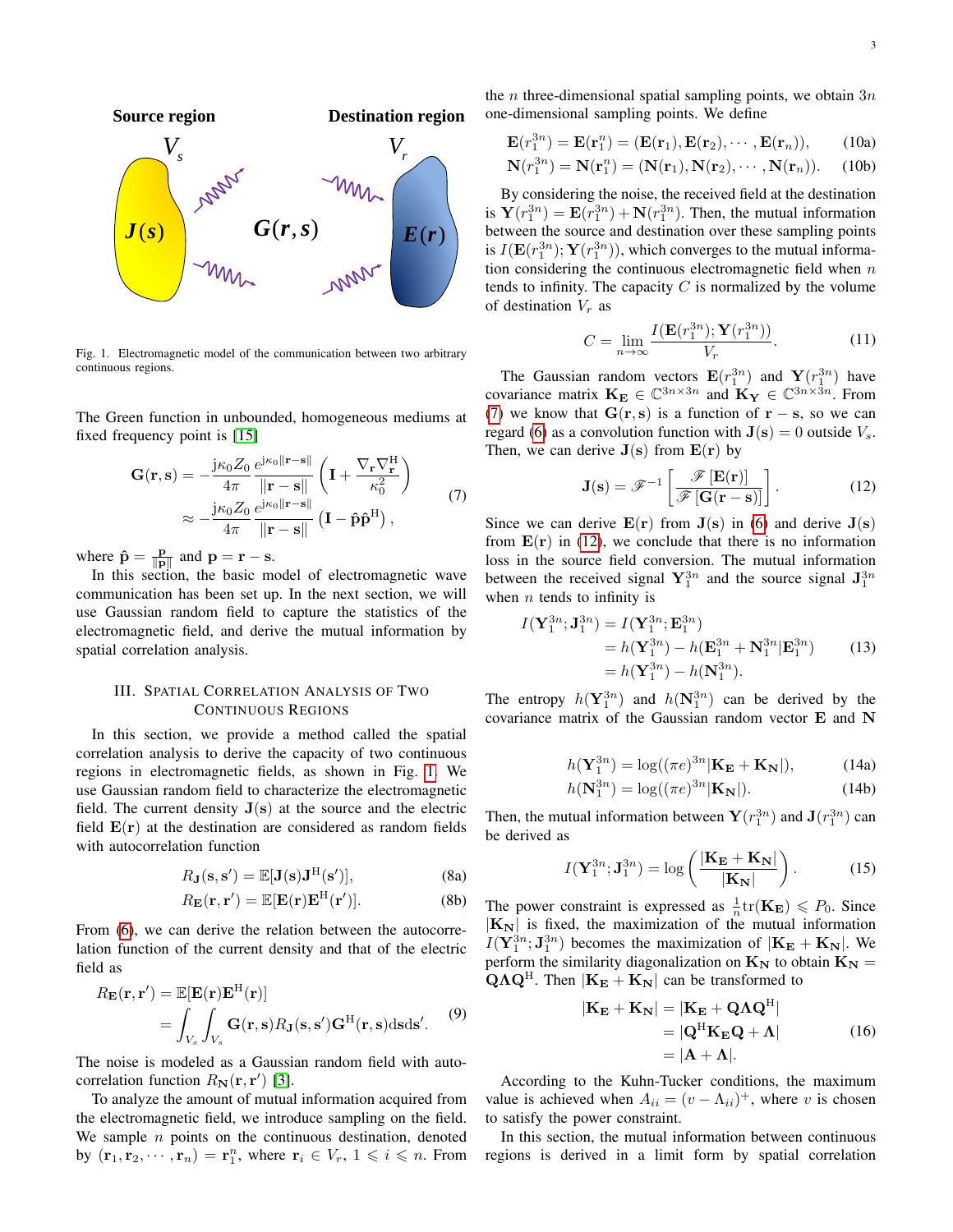200  $\lambda = 1$ , d = 1 180  $\lambda = 5$ , d = 1  $\lambda = 20$ , d 160 Fourier transform  $|G(\kappa)|$ 140 120 100 80 60 40 20  $0.5$ -5 -4 -3 -2 -1 0 1 2 3 4 5 Normalized wavenumber  $\kappa/\kappa_0$ 

<span id="page-3-2"></span>Fig. 2. Fourier transform of the Green function with different wavelengths λ.

analysis. Then, in the next section, we will simplify the model with continuous regions to a new model to obtain an analytical solution of the mutual information.

# <span id="page-3-0"></span>IV. CAPACITY BETWEEN PARALLEL INFINITE-LENGTH SOURCE AND DESTINATION

In this section, we consider a simplified model with parallel infinite-length linear source and destination. The source is mono polarized to simplify the analysis, which means that the current density has only  $x$  direction on the source. For the destination, we only consider the  $x$ -direction electric field on it. Thus, in the rest parts of this section,  $J(s)$  and  $E(r)$ have only one dimension. The capacity between the source and destination is defined by the maximum achievable rate on the unit length of them. Similar to the stationary stochastic process in the time domain, we assume that, the current density is also a stationary stochastic process in the space domain. The spatial stationary means that,  $\mathbb{E}[J(s)J^*(s')]$  only depends on  $\Delta s = s' - s$ , and we can introduce the autocorrelation function as

$$
R_J(\Delta s) = \mathbb{E}[J(s)J^*(s')]. \tag{17}
$$

The SSD can then be derived as

$$
S_J(\kappa) = \frac{1}{\sqrt{2\pi}} \int_{-\infty}^{+\infty} R_J(\Delta s) e^{-j\kappa \Delta s} d\Delta s.
$$
 (18)

In our problem setting, we only consider  $x$ -dimensional current density and electric field. Therefore, the relationship between  $J(s)$  and  $E(r)$  can be described using the element in the upper left corner of the matrix  $G$  in  $(7)$ , which can be derived as

<span id="page-3-1"></span>
$$
g(r,s) = \frac{-jZ_0 e^{j2\pi\sqrt{x^2+d^2}/\lambda}}{2\lambda\sqrt{x^2+d^2}} \left[\frac{d^2}{x^2+d^2} + \frac{j}{2\pi\sqrt{x^2+d^2}/\lambda} \frac{d^2 - 2x^2}{x^2+d^2} - \frac{1}{(2\pi/\lambda)^2 (x^2+d^2)} \frac{d^2 - 2x^2}{x^2+d^2}\right],
$$
\n(19)



<span id="page-3-4"></span>Fig. 3. Fourier transform of the Green function with different distances d.

where  $x = r - s$ , and d is the distance between the parallel source and destination. Utilizing  $g(r, s)$ , we can derive

$$
E(r) = \int_{-\infty}^{+\infty} g(r, s) J(s) \, \mathrm{d}s,\tag{20}
$$

which means that

<span id="page-3-5"></span>
$$
R_E(\Delta r) = \mathbb{E}[E(r)E^*(r')] = \int_{-\infty}^{+\infty} \int_{-\infty}^{+\infty} g(r,s)R_J(\Delta s)g^*(r',s')dsds'.
$$
 (21)

The SSD of the electric field can then be derived by the SSD of the current density via the Fourier transform of the Green function  $G(\kappa)$ 

<span id="page-3-3"></span>
$$
S_E(\kappa) = 2\pi S_J(\kappa)|G(\kappa)|^2.
$$
 (22)

We introduce **Lemma 1** to derive a closed-form solution for the Fourier transform of the Green function  $g(r, s)$ .

Lemma 1. *The Fourier transform of the Green function in [\(19\)](#page-3-1)* can be expressed by  $G(\kappa) = F_1(\kappa) * F_2(\kappa)$ , where

$$
F_1(\kappa) = \frac{-jZ_0d^2}{4\pi\lambda} \left\{ \begin{array}{l} \frac{\pi}{2}jJ_0(dm) - \frac{\pi}{2}Y_0(dm), & [0 < \kappa < \frac{2\pi}{\lambda}] \\ K_0(dm), & [\kappa > \frac{2\pi}{\lambda}] \end{array} \right.
$$
  
with  $m = \sqrt{|(\frac{2\pi}{\lambda})^2 - \kappa^2|}$ , and  

$$
F_2(\kappa) = d\sqrt{\frac{\pi}{2}}e^{-d|\kappa|} + \frac{jd\lambda}{2\pi}\sqrt{\frac{2}{\pi}}|\kappa| K_1(d|\kappa|)
$$

$$
\sqrt[3]{2} \frac{1}{2\pi} \sqrt{\pi} \sqrt{\pi} |\mathcal{L}| \left[ (2\pi)^{1/2} \right]
$$
  
\n
$$
- \frac{j\lambda}{\pi} \Big[ \sqrt{\frac{2}{\pi}} K_0(d|\kappa|) - d\sqrt{\frac{2}{\pi}} |\kappa| K_1(d|\kappa|) \Big]
$$
  
\n
$$
- (\frac{\lambda}{2\pi})^2 \frac{1}{2d} \sqrt{\frac{\pi}{2}} (1 + |d\kappa|) e^{-|d\kappa|}
$$
  
\n
$$
+ (\frac{\lambda}{2\pi})^2 \Big[ \sqrt{\frac{\pi}{2}} \frac{2e^{-d|\kappa|}}{d} - \frac{1}{d} \sqrt{\frac{\pi}{2}} (1 + |d\kappa|) e^{-|d\kappa|} \Big].
$$
  
\n(24)

٠

*Proof:* See Appendix A.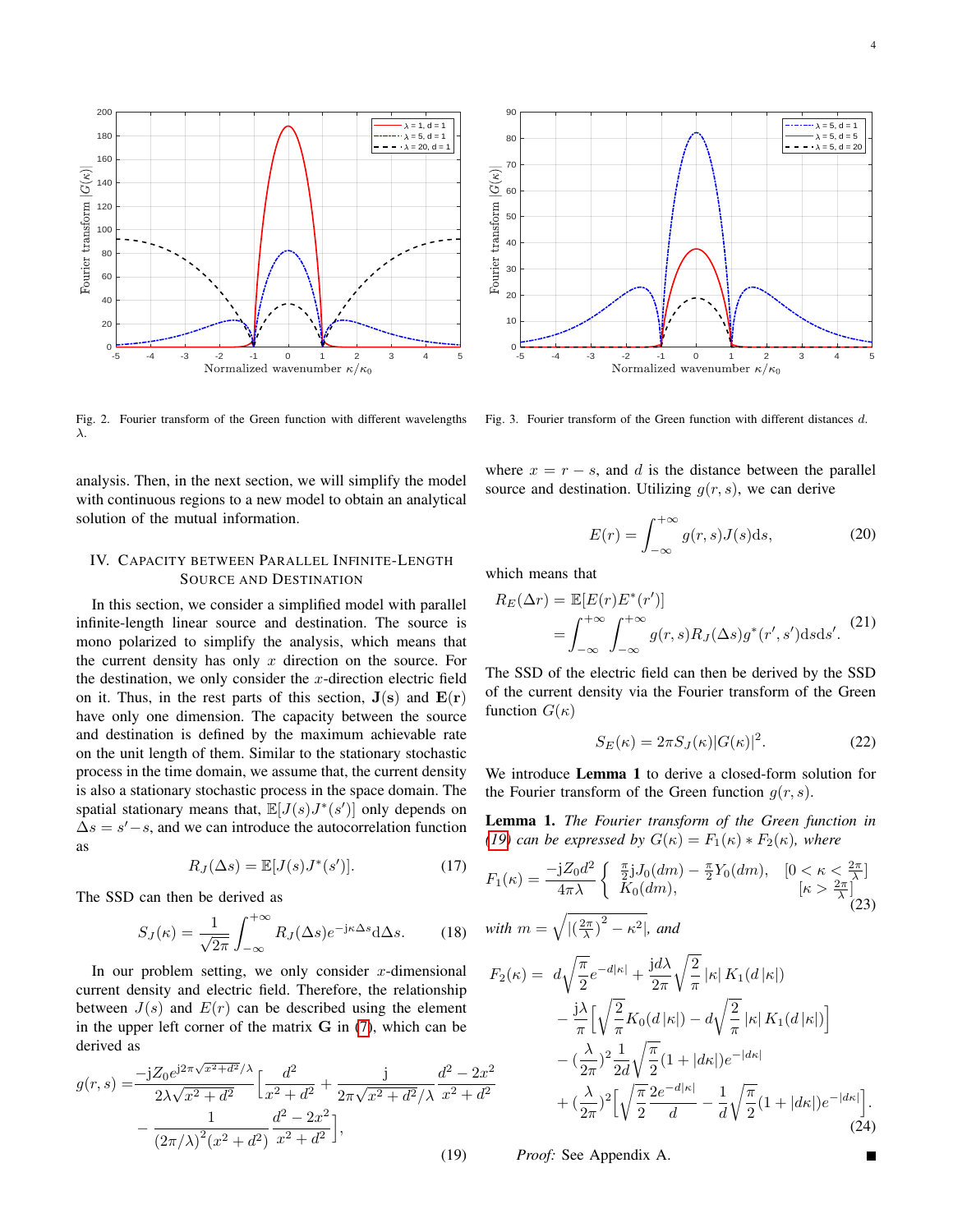

<span id="page-4-5"></span>Fig. 4. Best SSD of the current density on the source based on variational calculus.

After deriving the Fourier transform of the Green function in **Lemma 1,** we find that the wavelength  $\lambda$  and the distance between the source and destination d deeply affect the behavior of  $|G(\kappa)|$ . In Fig. [2](#page-3-2) we plot  $|G(\kappa)|$  with different wavelengths  $\lambda$  while d is fixed to 1 m. We find that the shape of  $|G(\kappa)|$ has a main lobe in  $[-\kappa_0, \kappa_0]$ . The side lobes vanishes when the wavelength  $\lambda$  decreases below 1 m. Since we have derived  $S_E(\kappa) = 2\pi S_J(\kappa) |G(\kappa)|^2$  in [\(22\)](#page-3-3), when  $|G(\kappa)|$  has no side lobe, the SSD of the electric field  $S_F(\kappa)$  is band-limited in the wavenumber domain. On the one hand, the DoF of the channel with broad bandwidth in the wavenumber domain is larger than that with narrow one since the DoF outside the band can be exploited, thus increases the channel capacity. On the other hand, the  $|G(\kappa)|$  with narrow bandwidth has stronger main lobe, which increases the capacity within  $[-\kappa_0, \kappa_0]$ . Therefore, we can conclude that when  $\lambda$  changes, the two competing factors, DoF and the gain per degree, decide the tendency of the change of capacity.

In Fig. [3,](#page-3-4) we plot  $|G(\kappa)|$  with different distances d while  $\lambda$  is fixed to 5 m. The side lobe vanishes when the distance  $d$  increases above 5 m. We find that, when  $d$  decreases, the main lobe and the side lobes both have more energy. Therefore, the DoF and the gain per degree both increase. From this phenomenon, we conclude that with small  $d$  which is comparable with the wavelength, we can get more DoFs besides the power gain per degree, thus improving the channel capacity.

From Lemma 1 we have derived the convolution expression of the Fourier transform of the Green function. Suppose that the noise obeys the spatial additive white Gaussian noise (AWGN) model, which means that the autocorrelation function of the noise  $R_N(\Delta s) = \sigma^2 \delta(\Delta s)$  and the SSD of the noise is  $S_N(\kappa) = \frac{\sigma^2}{\sqrt{2\pi}}$ . Inspired by the integral form of the Shannon capacity for colored AWGN noise channel [\[16\]](#page-8-15), we assume the power constraint for the source is

<span id="page-4-1"></span>
$$
\int_{-\infty}^{+\infty} S_J(\kappa) d\kappa = P.
$$
 (25)

The channel can be split to infinite narrow-band subchannels in the wavenumber domain. For each of the subchannel, the capacity is

$$
C_{\kappa_1} = \frac{1}{2\pi} \log \left( 1 + \frac{S_E(\kappa_1)}{S_N(\kappa_1)} \right) d\kappa_1.
$$
 (26)

Therefore, the overall capacity is

<span id="page-4-0"></span>
$$
C = \frac{1}{2\pi} \int_{-\infty}^{+\infty} \log\left(1 + \frac{S_E(\kappa)}{S_N(\kappa)}\right) d\kappa
$$
  
= 
$$
\frac{1}{2\pi} \int_{-\infty}^{+\infty} \log\left(1 + \frac{2\pi S_J(\kappa)}{S_N(\kappa)/|G(\kappa)|^2}\right) d\kappa.
$$
 (27)

To simplify the analysis, we introduce the equivalent noise N' with SSD  $S_{N'}(\kappa) = S_N(\kappa)/(2\pi |G(\kappa)|^2)$ . To derive the best SSD of the current density  $S_J(\kappa)$ , we obtain the following Theorem 1.

Theorem 1. *For the overall capacity in [\(27\)](#page-4-0) and the power constraint for the current density in [\(25\)](#page-4-1), the SSD of the best current density obeys*  $S_J(\kappa) = \left(\frac{1}{2\pi\lambda} - S_{N'}(\kappa)\right)^+$ , where  $\lambda$  is *obtained by the power constraint.*

*Proof:* In order to obtain the optimal SSD  $S_J(\kappa)$  that maximizes [\(27\)](#page-4-0), we apply the variational calculus. The Lagrange multiplier  $\lambda$  can be introduced to take into consideration the power constraint  $\int S_J d\kappa \leq P_J$ :

<span id="page-4-2"></span>
$$
\mathcal{L}(S_J, \lambda) = \frac{1}{2\pi} \int_{-\infty}^{+\infty} \log\left(1 + \frac{S_J(\kappa)}{S_{N'}(\kappa)}\right) d\kappa \n- \lambda \left(\int_{-\infty}^{+\infty} S_J(\kappa) d\kappa - P_J\right).
$$
\n(28)

Taking the variation of [\(28\)](#page-4-2), we obtain

<span id="page-4-3"></span>
$$
\delta C = \frac{1}{2\pi} \int_{-\infty}^{+\infty} \frac{1}{1 + \frac{S_J(\kappa)}{S_{N'}(\kappa)}} \frac{\delta S_J(\kappa)}{S_{N'}(\kappa)} d\kappa - \lambda \int_{-\infty}^{+\infty} \delta S_J(\kappa) d\kappa.
$$
\n(29)

From [\(29\)](#page-4-3), we can find that the optimal solution for  $S_J$  should satisfy

$$
\frac{1}{2\pi(S_J(\kappa) + S_{N'}(\kappa))} - \lambda \equiv 0.
$$
 (30)

Taking the non-negative condition on  $S_J$  into consideration, we obtain

<span id="page-4-4"></span>
$$
S_J(\kappa) = \left(\frac{1}{2\pi\lambda} - S_{N'}(\kappa)\right)^+.
$$
 (31)

 $\blacksquare$ 

For example, when the wavelength  $\lambda$  is 5 m and the distance d between the two parallel lines is  $1 \text{ m}$ , the Fourier transform of the Green function is shown in Fig. [3.](#page-3-4) We use AWGN model with the noise SSD  $S_N(\kappa) = 90$ . The power constraint for the current density  $P$  is equal to 3. From [\(31\)](#page-4-4) we can derive the best SSD of the source current, as shown in Fig. [4.](#page-4-5)

In this section, we have derived the capacity between parallel infinite-length linear source and destination. For a more practical model, in the next section, we will focus on scenario with finite-length destination.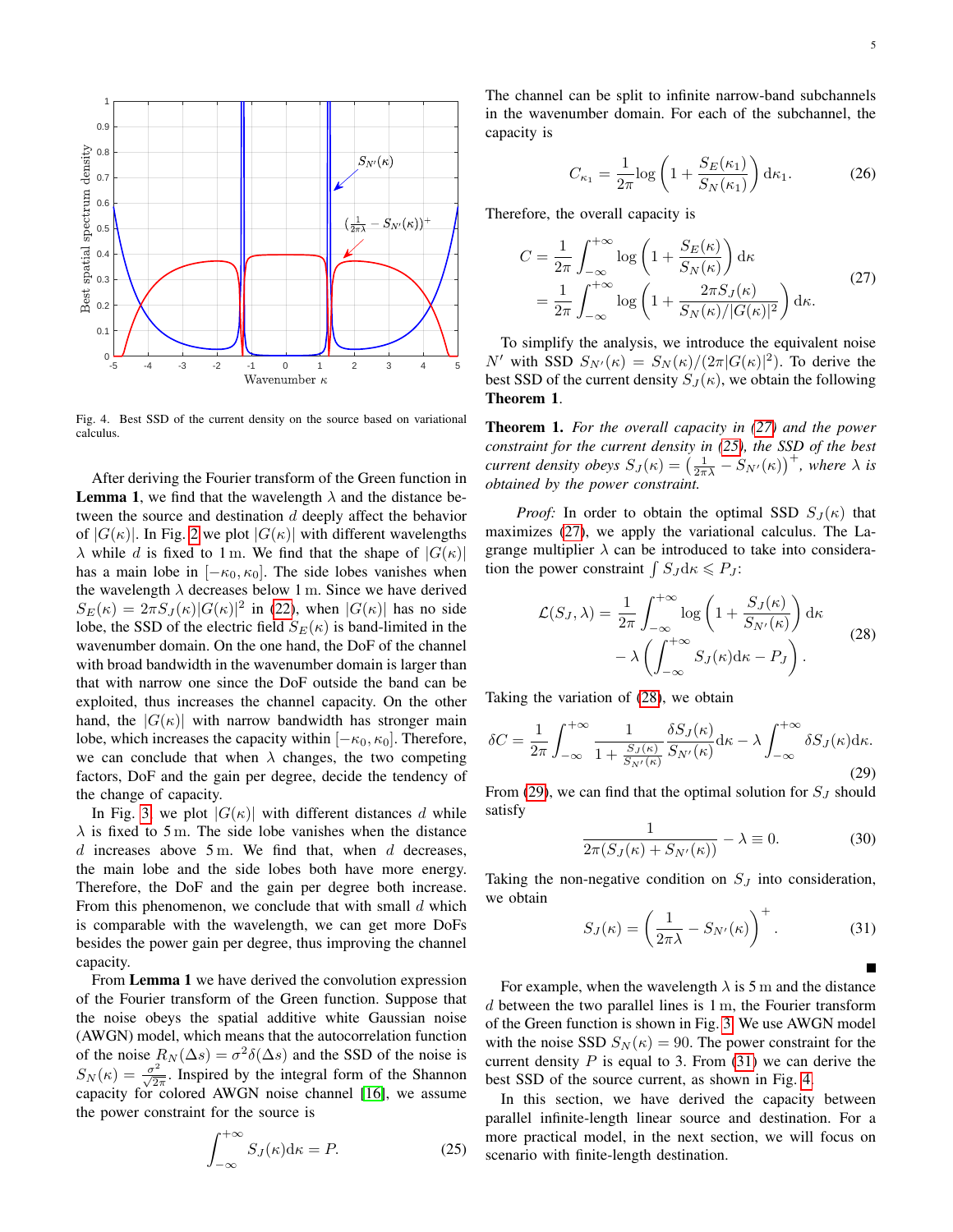## <span id="page-5-0"></span>V. CAPACITY WITH FINITE-LENGTH DESTINATION

In this section, we consider the communication between parallel linear source and destination when the length of the destination is finite. In Subsection [V-A,](#page-5-1) we develop the model with finite-length source and infinite-length source, separately. Then in Subsection [V-B,](#page-5-2) we prove that, the mutual information between the infinite-length source and the destination is an upper bound of that of the finite-length source and destination. Finally, in Subsection [V-C,](#page-5-3) we use Mercer Expansion to derive the mutual information of these two cases, and an analytical solution is also provided for a given electric field.

#### <span id="page-5-1"></span>*A. System Model*

We assume that the linear source and destination are parallel and the distance between them is  $d$ . The destination has finite length. Both the infinite-length source and the length-L source are considered respectively, as follows.

*1) System model with infinite-length source:* We denote the autocorrelation function on the source as  $R_J(s, s')$ ,  $s, s' \in$  $(-\infty, +\infty)$ . The current density J is modeled as a spatial stationary stochastic process as in Section [IV.](#page-3-0) The electric field  $E$  on the receiver is also a spatial stationary stochastic process.

*2) System model with finite-length source:* We denote the autocorrelation function on the source as  $R_J(s, s')$ ,  $s, s' \in$  $[-L/2,+L/2]$ . The current density J has arbitrary distribution and may not be spatial stationary.

#### <span id="page-5-2"></span>*B. Relationship between the Two Cases*

In this subsection, we begin from the model with finitelength source and destination. Then, by using the stationarization method, we find its relationship with the model which has infinite-length source and spatial stationary current density. In the extension procedure, we prove that, the mutual information between the infinite-length source and finite-length destination is an upper bound of that of the finite-length source and destination.

If we consider the finite-length linear source as a line segment, we can easily get an virtual infinite-length line, which is the extension of the finite source. The virtual line can be split into infinite length-L parts, and the original source is placed in one part. The autocorrelation function of the current density on the original source is copied to all length-L parts. Moreover, the current densities in different parts are noncoherent. Now we construct a periodically nonstationary process  $J'(s)$  on the virtual line, which means that the joint distributions of  $J'(s)$  are invariant under spatial shifts of length L. Now the autocorrelation function of the current density on the virtual line becomes

$$
R_{J'}(s,s') = \begin{cases} R_J(s - n_1 L, s' - n_2 L), & n_1 = n_2 \\ 0, & n_1 \neq n_2 \end{cases}
$$
 (32)

where  $s \in [-L/2+n_1L, L/2+n_1L], s' \in [-L/2+n_2L, L/2+$  $n_2L$  and  $n_1, n_2 \in \mathbb{Z}$ .

After constructing  $J'(s)$ , we now operate random shift on  $J'(s)$  to construct a spatial stationary stochastic process  $J''(s) = J'(s + \theta)$  [\[17\]](#page-8-16). The random shift means to add a

Lemma 2. *Suppose we have a periodically nonstationary process* J 0 (s) *which has period* L*. Then we operate random shift*  $\theta'$  *on*  $J'(s)$ *, where*  $\theta'$  *is uniformly distributed on*  $[x, x+L]$ *,* x *is an arbitrary real number. The constructed stochastic process*  $J'''(s) = J'(s + \theta')$  *is a spatial stationary stochastic process.*

*Proof:* We already know from [\[17\]](#page-8-16) that  $J''(s) = J'(s+\theta)$ is spatial stationary when  $\theta$  is uniformly distributed on [0, L]. Since  $J'''(s) = J''(s + x)$ , it is obvious that  $J'''(s)$  is also spatial stationary.

To derive the correlation between the capacity with infinitelength source and that with finite-length source, we obtain the following Theorem 2.

**Theorem 2.** *Define*  $I_{LL}$  *as the capcity between parallel length-*L *linear source and destination. The current density on the source is*  $J(s)$ *. Define*  $I_{\infty,2L}$  *as the capacity between* an infinite-length source with current density  $J''(s)$  and the parallel length-2L destination. If  $J''(s)$  is a stationary pro*cess constructed from* J(s) *by the stationarization method mentioned above,*  $I_{L,L} \leq I_{\infty,2L}$  *holds for arbitrary current density* J(s) *on the source.*

*Proof:* See Appendix B.

*Remark 1*: From **Theorem 2**, we can derive the upper bound of the capacity of the communication system between finite length source and destination with non-stationary stochastic process. The upper bound is the capacity between an infinitelength source with a stationary stochastic process and a length- $2L$  receiver. The capacity with a spatial stationary stochastic process is easier to analyze, while that with a non-stationary process is more general and useful. The lower bound remains to be explored.

In this subsection we have derived the relationship between the two cases with infinite-length source and finite-length source. In the next section, we will build a closed-form formula for the mutual information of these two cases using the Mercer Expansion.

## <span id="page-5-3"></span>*C. Capacity Solution Based on Mercer Expansion*

In Section [III,](#page-2-0) we have derived the mutual information between source and destination with spatial stationary electromagnetic field. In this section, for finite-length destination, the spatial stationary assumption does not hold. To derive the mutual information in this scenario, we use Mercer Expansion [\[18\]](#page-8-17) to expand the received electric field on a series of orthogonal basis.

For the case when the source is infinite, the current density is  $J''(s)$  and the autocorrelation function of the current density is  $R_{J''}(s, s')$ . From [\(21\)](#page-3-5), we can derive the autocorrelation function of the electric field as

$$
R_E(r, r') = \int_{-\infty}^{+\infty} \int_{-\infty}^{+\infty} g(r, s) R_{J''}(s, s') g^*(r', s') ds ds'.
$$
\n(33)

 $\blacksquare$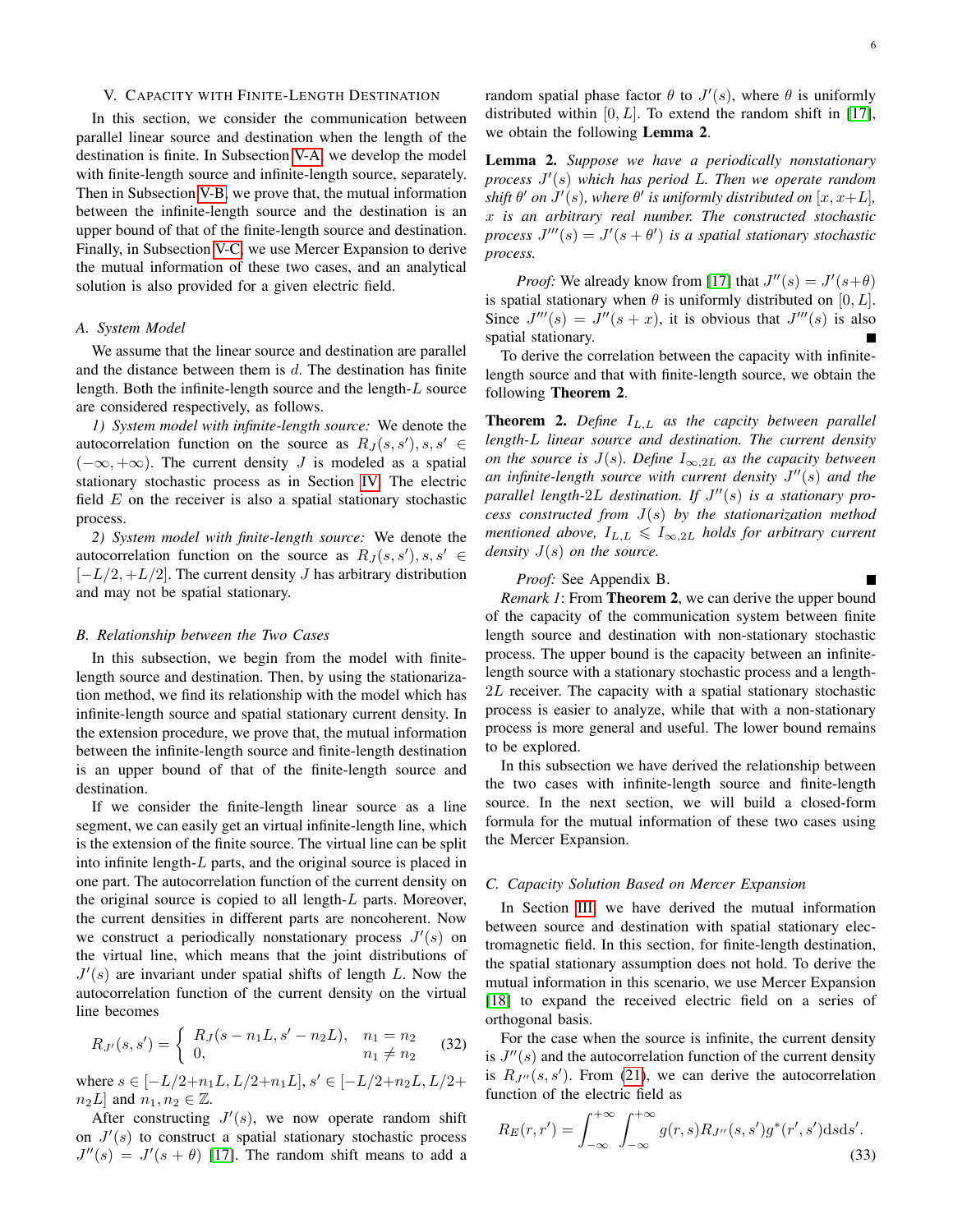

<span id="page-6-3"></span>Fig. 5. Mutual information  $I(L)$  calculated by the Mercer Expansion.

For the case when the source has finite length, we assume the current density on the source is  $J(s)$  and its autocorrelation function is  $R_J(s, s')$ , where  $s, s' \in [0, L]$ . The electric field on the receiver is

$$
E(r) = \int_0^L g(r, s)J(s)ds.
$$
 (34)

The autocorrelation function of the receiving electric field is

$$
R_E(r,r') = \mathbb{E}\left[\int_0^L g(r,s)J(s)ds \int_0^L g(r',s)J(s)ds\right]
$$
  
= 
$$
\mathbb{E}\left[\int_0^L \int_0^L g(r,s)J(s)J(s')g(r',s')dsds'\right]
$$
  
= 
$$
\int_0^L \int_0^L g(r,s)R_J(s,s')g^*(r',s')dsds'.
$$
 (35)

The Mercer Expansion of the electric field is

$$
R_E(r, r') = \sum_{k=1}^{+\infty} \lambda_k \phi_k(r) \phi_k(r'), \qquad (36)
$$

where  $\phi_k(r)$  is the solution of the integral function

<span id="page-6-1"></span>
$$
\lambda_k \phi_k(r') = \int_0^L R_E(r, r') \phi_k(r) dr; k > 0, k \in \mathbb{N}.
$$
 (37)

The eigenfunctions are orthogonal

<span id="page-6-2"></span>
$$
\int_0^L \phi_{k_1}(r)\phi_{k_2}(r)dr = \delta_{k_1k_2}.
$$
 (38)

For the noise field, the Mercer Expansion also exists and we denote the eigenfunctions by  $\phi'_k(r)$  and the eigenvalues by  $\lambda'_k$ .

We consider the scenario where the receiver is finite and the noise field is white Gaussian noise with the noise power specnoise neid is white Gaussian noise with the noise power spectral density assumed to be  $n_0/(2\sqrt{2\pi})$ . The Gaussian white noise has the autocorrelation function  $R_N(r, r') = \frac{n_0}{2} \delta(r - r'),$ which means that for any function  $\phi_k(r)$ , the integral function

$$
\frac{n_0}{2}\phi_k(r') = \int_0^L R_N(r, r')\phi_k(r)dr; k > 0, k \in \mathbb{N}.
$$
 (39)

holds. Therefore, the received electric field and the noise can be expanded on the same orthogonal bases  $\phi_k(r)$ , and the mutual information between the source and destination can be expressed by the eigenvalues as follows

<span id="page-6-4"></span>
$$
I = \sum_{k=1}^{+\infty} \log\left(1 + \frac{\lambda_k}{n_0/2}\right). \tag{40}
$$

Rigorous proof is similar to Theorem 1 in [\[19\]](#page-8-18).

To derive an analytical solution of the capacity, we consider a special case when the autocorrelation function of the electric field is  $R_E(r, r') = Pe^{-\alpha |r - r'|}$ . The solution for the integral function [\(37\)](#page-6-1) is

$$
\lambda_k = \frac{2\alpha P}{\alpha^2 + \omega_k^2},\tag{41a}
$$

$$
\phi_k(r) = \frac{1}{Z_k} (\omega_k \cos(\omega_k r) + \alpha \sin(\omega_k r)), \quad (41b)
$$

where  $Z_k$  are the normalization constraints to ensure the orthogonality in [\(38\)](#page-6-2) and  $\omega_k$  is the solution of

$$
2\arctan(\omega_k/\alpha) = k\pi - \omega_k T.
$$
 (42)

In Fig. [5,](#page-6-3) we plot the mutual information derived by the Mercer Expansion according to [\(40\)](#page-6-4). Our results show that, the mutual information increases linearly with the length of receiver  $L$  when  $L$  is large enough. When  $L$  tends to infinity, the mutual information normalized by length will tends to the mutual information derived in Section [III.](#page-2-0)

## VI. CONCLUSIONS

<span id="page-6-0"></span>In this paper, we analyzed the capacity of electromagnetic fields based on spatial correlation analysis. We first developed the system model of the communication between two fourdimensional continuous regions based on random field. The model based on random field provided a general framework for solving the problems like capacity for EIT. Then, we considered a simplified model with parallel infinite-length linear source and destination and analyzed the mutual information by SSD. During this procedure, we showed the high DoF contained in the electromagnetic near field by the Fourier transform of the Green function. Finally, we considered the practical model with finite-length destination and used Mercer expansion to derive the mutual information. The capacity we analyzed revealed the ultimate performance limit of two continuous regions, which can provide guidance for practical communication systems.

Future works may be explored on the analytical solutions of more general cases like non-linear source and destination. The correlation between the current density distribution on the source and the radiated power in the space is also necessary to be investigated.

## APPENDIX A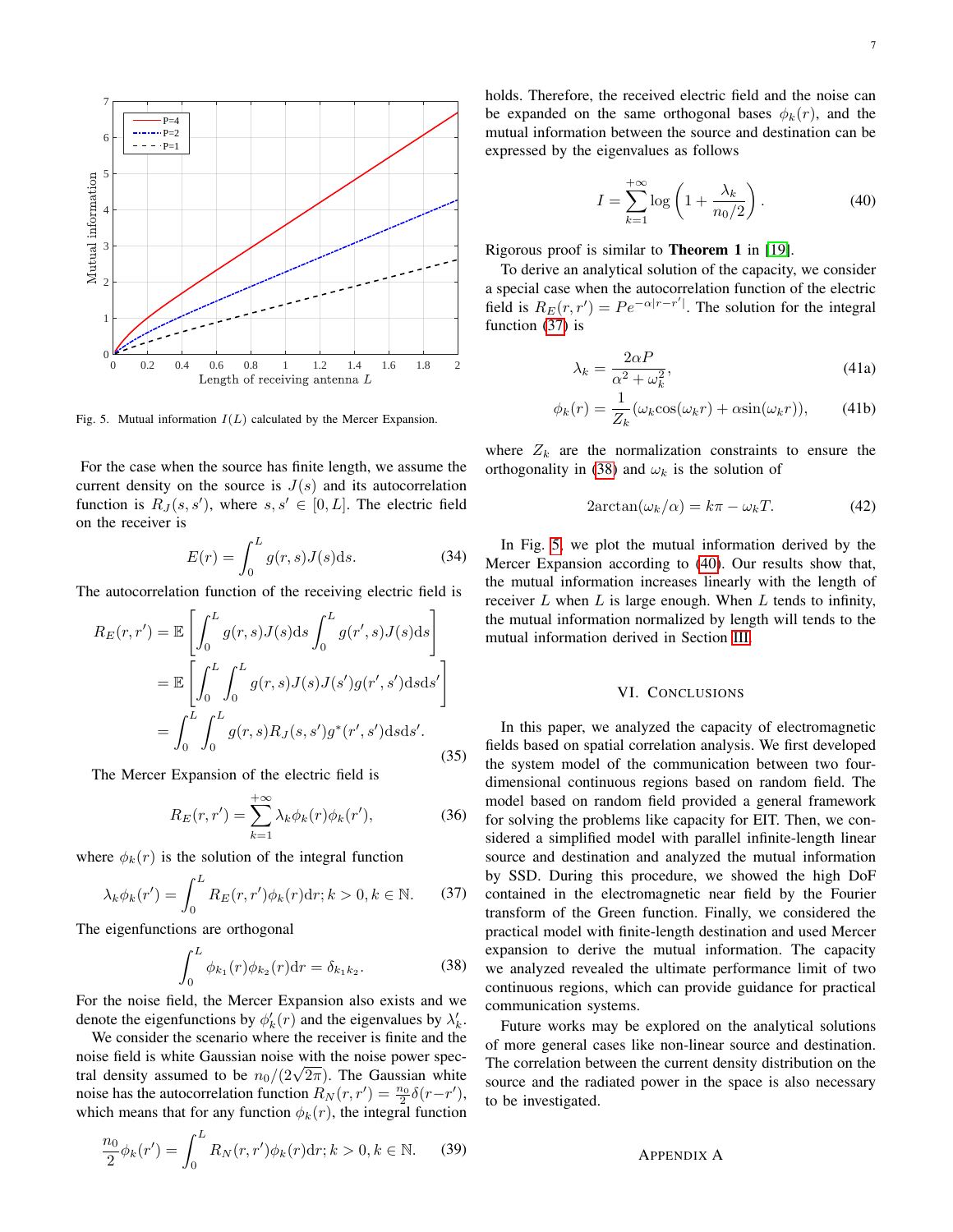

<span id="page-7-0"></span>Fig. 6. Parallel linear source and destination.

## PROOF OF LEMMA 1

For the Green function in [\(19\)](#page-3-1), we split it into the product of two functions  $g(x) = f_1(x) f_2(x)$ , where

$$
f_1(x) = \frac{-jZ_0 \eta e^{j2\pi\sqrt{x^2 + d^2}/\lambda}}{2\lambda\sqrt{x^2 + d^2}},
$$
\n(43a)

$$
f_2(x) = \left[\frac{d^2}{x^2 + d^2} + \frac{j}{2\pi\sqrt{x^2 + d^2}/\lambda} \frac{d^2 - 2x^2}{x^2 + d^2}\right] \tag{43b}
$$

$$
-\frac{1}{\left(2\pi/\lambda\right)^2 \left(x^2 + d^2\right)} \frac{d^2 - 2x^2}{x^2 + d^2}.
$$

Utilizing the convolution theory, we can express  $G(\kappa)$  by  $G(\kappa) = F_1(\kappa) * F_2(\kappa)$ , where  $F_1(\kappa) = \mathscr{F}[f_1(x)]$  and  $F_2(\kappa) = \mathscr{F}[f_2(x)]$ . For the Fourier transform of  $f_1(x)$ , we have

$$
F_1(\kappa) = \frac{1}{\sqrt{2\pi}} \int_{-\infty}^{+\infty} \frac{-jZ_0 e^{j2\pi\sqrt{x^2 + d^2}/\lambda}}{2\lambda\sqrt{x^2 + d^2}} e^{j\kappa x} dx
$$
\n
$$
= A_1 + A_2,
$$
\n(44)

where

$$
A_1 = \frac{1}{\sqrt{2\pi}} \int_{-\infty}^{+\infty} \frac{-jZ_0 e^{j2\pi\sqrt{x^2 + d^2}/\lambda}}{2\lambda\sqrt{x^2 + d^2}} \cos\kappa x dx, \qquad (45)
$$

and

$$
A_2 = \frac{1}{\sqrt{2\pi}} \int_{-\infty}^{+\infty} \frac{Z_0 e^{j2\pi\sqrt{x^2 + d^2}/\lambda}}{2\lambda\sqrt{x^2 + d^2}} \operatorname{sinc} x \mathrm{d} x. \tag{46}
$$

Since  $\frac{Z_0 e^{j2\pi \sqrt{x^2+d^2}/\lambda}}{2\sqrt{x^2+d^2}}$  $\frac{e^{j2\pi\sqrt{x^2+(d^2-1)x}}}{2\sqrt{x^2+d^2}}$  is an even function, it is obvious that  $A_2$  equals 0. For  $A_1$ , we utilize [\[20,](#page-8-19) Eq. (3.876)] to get

$$
A_1 = \frac{-jZ_0d^2}{4\pi\lambda} \begin{cases} \frac{\pi}{2}jJ_0(dm) - \frac{\pi}{2}Y_0(dm), & [0 < |\kappa| < \frac{2\pi}{\lambda}] \\ K_0(dm), & [|\kappa| > \frac{2\pi}{\lambda}] \end{cases}
$$
(47)

where *m* denotes  $\sqrt{\left| \left( \frac{2\pi}{\lambda} \right)^2 - \kappa^2 \right|}$ . Then we obtain the closedform solution of  $F_1(\kappa) = A_1$ .

For the Fourier transform of  $f_2(x)$ , we need to derive the Fourier transform of  $\frac{1}{(d^2+x^2)^{3/2}}$ ,  $\frac{x^2}{(d^2+x^2)}$  $\frac{x^2}{(d^2+x^2)^{3/2}}, \frac{1}{(d^2+x^2)^2}$  and

$$
\frac{x^2}{(d^2 + x^2)^2}
$$
. From [20, Eq. (3.961)], we can get
$$
\mathcal{F}\left[\frac{1}{(d^2 + x^2)^{3/2}}\right] = \frac{1}{d}\sqrt{\frac{2}{\pi}}|\kappa|K_1(d|\kappa|),\qquad(48)
$$

$$
\mathscr{F}\left[\frac{x^2}{(d^2+x^2)^{3/2}}\right] = \sqrt{\frac{2}{\pi}}K_0(d|\kappa|) - d\sqrt{\frac{2}{\pi}}|\kappa|K_1(d|\kappa|). \tag{49}
$$

For  $\frac{1}{(d^2+x^2)^2}$ , we use residue theorem to get

$$
\mathscr{F}\left[\frac{1}{(d^2+x^2)^2}\right] = 2\pi j \operatorname{Res}_{x=jd} \left[\frac{e^{j\kappa x}}{(d^2+x^2)^2}\right]
$$

$$
= \frac{1}{2d^3} \sqrt{\frac{\pi}{2}} (1+|d\kappa|) e^{-|d\kappa|}.
$$
(50)

For  $\frac{x^2}{(d^2 + x)}$  $\frac{x^2}{(d^2+x^2)^2}$ , we can get

 $x^2$ 

$$
\mathcal{F}\left[\frac{x^2}{\left(d^2+x^2\right)^2}\right] = \mathcal{F}\left[\frac{1}{d^2+x^2}\right] - d^2\mathcal{F}\left[\frac{1}{\left(d^2+x^2\right)^2}\right]
$$

$$
= \frac{\sqrt{\frac{\pi}{2}}e^{-d|\kappa|}}{d} - \frac{1}{2d}\sqrt{\frac{\pi}{2}}(1+|d\kappa|)e^{-|d\kappa|}
$$
(51)

Finally, we can get

$$
F_2(\kappa) = d\sqrt{\frac{\pi}{2}}e^{-d|\kappa|} + \frac{\mathrm{j}d\lambda}{2\pi}\sqrt{\frac{2}{\pi}}|\kappa| K_1(d|\kappa|)
$$
  

$$
- \frac{\mathrm{j}\lambda}{\pi} \Big[\sqrt{\frac{2}{\pi}}K_0(d|\kappa|) - d\sqrt{\frac{2}{\pi}}|\kappa| K_1(d|\kappa|) \Big]
$$
  

$$
- (\frac{\lambda}{2\pi})^2 \frac{1}{2d}\sqrt{\frac{\pi}{2}}(1+|d\kappa|)e^{-|d\kappa|}
$$
  

$$
+ (\frac{\lambda}{2\pi})^2 \Big[\sqrt{\frac{\pi}{2}} \frac{2e^{-d|\kappa|}}{d} - \frac{1}{d}\sqrt{\frac{\pi}{2}}(1+|d\kappa|)e^{-|d\kappa|} \Big].
$$
 (52)

## APPENDIX B PROOF OF THEOREM 2

To prove that  $I_{L,L} \leqslant I_{\infty,2L}$ , we introduce an intermediate variable  $I_{L,2L}$ , which denotes the capacity between a length- $L$  source and a length- $2L$  source. The source and destination are parallel and the distance between them is d. The relative position of the source and destination is shown in Fig. [6.](#page-7-0) Two independent one-dimensional axes are used to mark the positions of the source and destination. The connecting line  $OO'$  of the two origins is perpendicular to the source and destination. To denote the position of the source and destination, we use the coordinate of the lowest point on them. For example, the position of the source which covers  $[-L/2, L/2]$  is denoted by  $s = -L/2$ .

In the following proof, we split the original problem into two inequalities  $I_{L,L} \le I_{L,2L}$  and  $I_{L,2L} \le I_{\infty,2L}$  and verify them seperately.

The first inequality is obvious because the source current density converses and the length-2L receiver covers the length- $L$  destination. The mutual information with a larger receiver